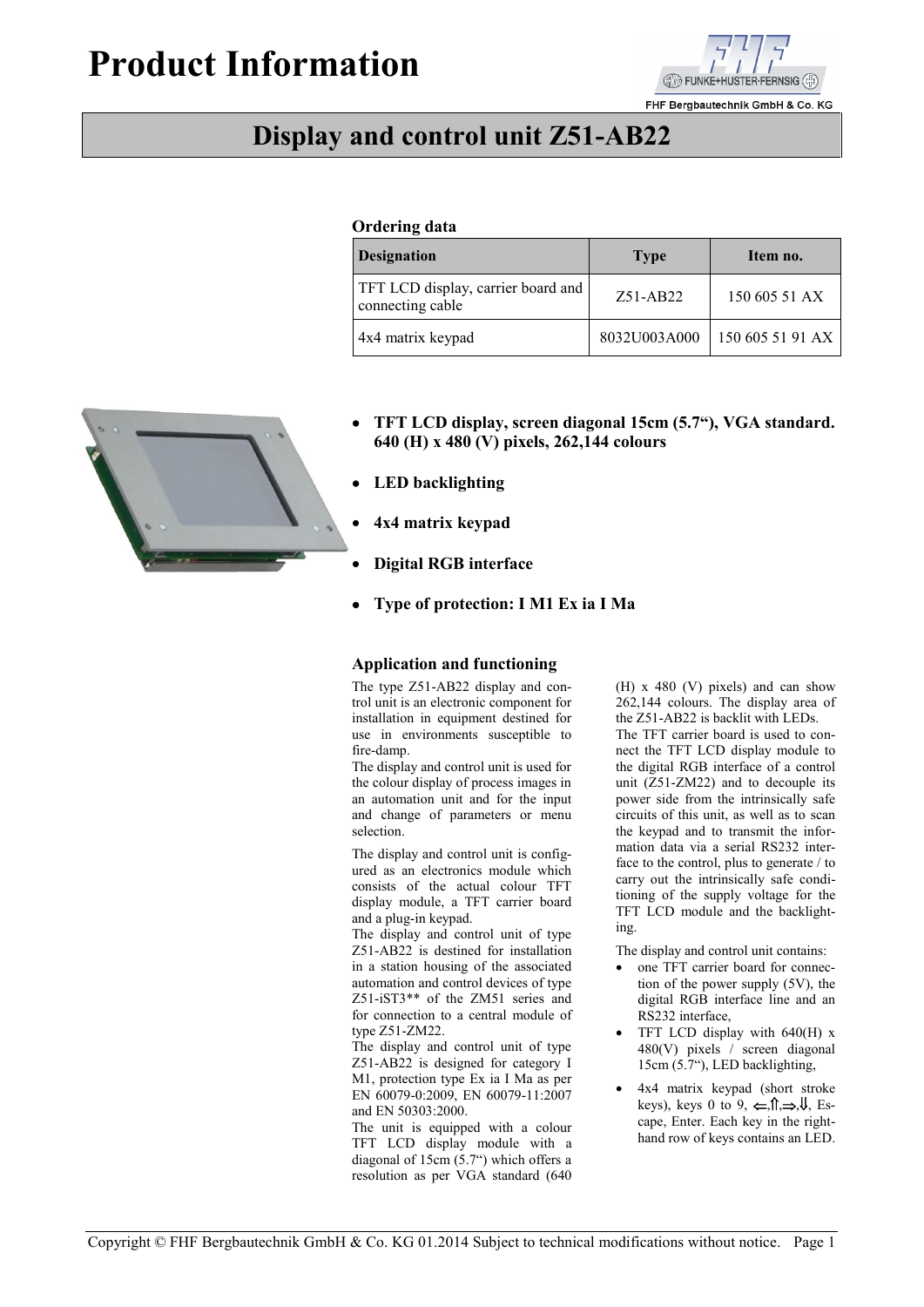#### **Mechanical configuration**



The display and control unit of type Z51-AB22 consists of a "sandwich", where the TFT colour LCD module (15cm (5.7") typ., VGA), is fastened on the TFT carrier board with two metal angles.

At the front side of the TFT carrier board a metal front plate / a cover frame is screw-mounted, and at the rear side a cover plate.

A cover disk is glued to the rear side of the front plate through which the TFT display is visible.

The front plate of the Z51-AB22 features 4 holes for fastening the disk behind a visualization opening of a station housing.

For connection to external circuits, the TFT carrier board features the 3-pin plug-in terminal (connection of the 5V supply voltage), a 34-pin header connector (TFT signals from the automation unit) and a 10-pin header connector (serial interface RS232).

A wiring diagram which shows the positions of the plug connectors on the TFT carrier board and the assignment of the plug-in terminal (5V supply), is fixed onto the rear side cover plate.

A separate adhesive plastic label which is also fixed to this plate indicates the nameplate markings of the component.